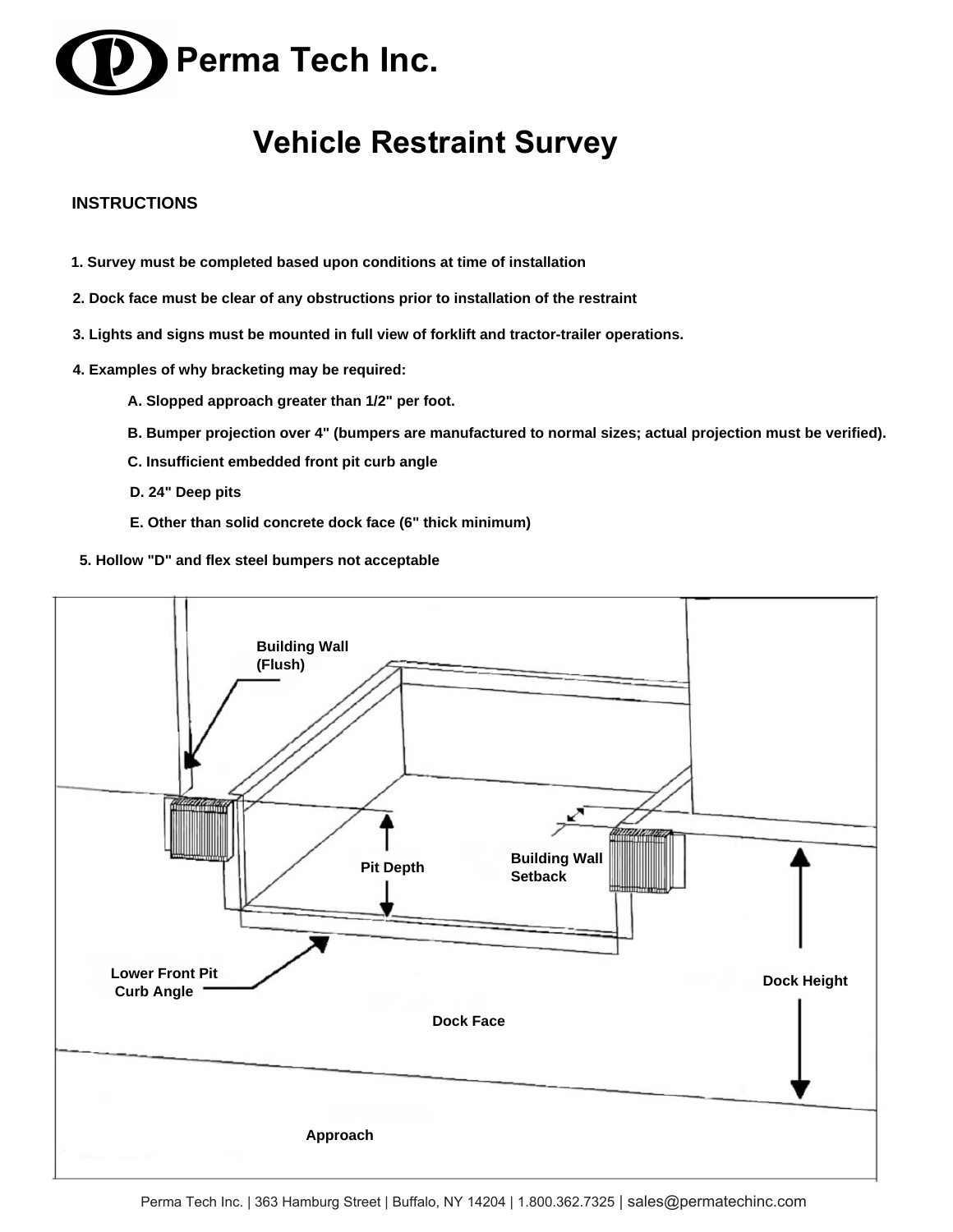|                                                                                           |                                                   |                |               | <b>Select One:</b>                     |                                                 |
|-------------------------------------------------------------------------------------------|---------------------------------------------------|----------------|---------------|----------------------------------------|-------------------------------------------------|
|                                                                                           | <b>Perma Tech Inc.</b>                            |                |               | PermaLOCK (Hydraulic):                 |                                                 |
|                                                                                           |                                                   |                |               | PermaHOOK (Electric):                  |                                                 |
|                                                                                           |                                                   |                |               |                                        |                                                 |
|                                                                                           |                                                   |                |               |                                        |                                                 |
|                                                                                           |                                                   |                |               |                                        |                                                 |
| 2. Is the dock leveler truck activated? If yes, consult Perma Tech.                       |                                                   |                |               |                                        |                                                 |
| 3. Lip Length: _______________ inches                                                     |                                                   |                |               |                                        |                                                 |
| 4. Pit depth/front frame depth: ______________ inches                                     |                                                   |                |               |                                        |                                                 |
| Enter "0" if no leveler or "EOD" for EOD type leveler (refer to EOD drawing on last page) |                                                   |                |               |                                        |                                                 |
| 5. Dock Height: _________________ inches                                                  |                                                   |                |               |                                        |                                                 |
| 6. Dock Face/lock and load mounting surface                                               |                                                   |                |               |                                        |                                                 |
|                                                                                           | Concrete, solid tilt-up precast, minimum 6" thick |                |               |                                        | Embed mounting plate, minimum 6" thick concrete |
|                                                                                           | Brick/cinder block, hollow tilt-up/precast        |                |               | Stub wall (partial wall with open pit) |                                                 |
|                                                                                           | Legs/self standing frames - (consult Perma Tech)  |                | Other         |                                        |                                                 |
| 7. Is the pit floor material concrete?                                                    |                                                   |                |               |                                        |                                                 |
| Yes                                                                                       | <b>No</b>                                         | N/A            |               |                                        |                                                 |
| 8. If pit does not exist, is the dock floor concrete?                                     |                                                   |                |               |                                        |                                                 |
| <b>Yes</b>                                                                                | <b>No</b>                                         |                |               |                                        |                                                 |
| 9. Is there an existing pit floor plate bracket?                                          |                                                   |                |               |                                        |                                                 |
| Yes                                                                                       | <b>No</b>                                         |                |               |                                        |                                                 |
| 10. Bumper Projection:                                                                    | inches                                            |                |               |                                        |                                                 |
| 11. Lower Front Pit Curb Angle                                                            |                                                   |                |               |                                        |                                                 |
| $3 \times 3$                                                                              | $4 \times 4$                                      | <b>None</b>    |               | <b>Pan Material</b>                    | Other                                           |
| 12. Wall position to dock face                                                            |                                                   |                |               |                                        |                                                 |
| <b>Flush</b>                                                                              | <b>Protruding</b>                                 | <b>Setback</b> |               |                                        |                                                 |
| 13. Setback layout:                                                                       |                                                   |                |               | PIT                                    |                                                 |
|                                                                                           |                                                   |                | <b>Inches</b> |                                        |                                                 |
|                                                                                           |                                                   |                |               |                                        |                                                 |
| <b>Dock Height</b><br><b>Inches</b>                                                       |                                                   |                | <b>Inches</b> |                                        |                                                 |
|                                                                                           |                                                   |                |               | <b>Inches</b>                          |                                                 |
|                                                                                           |                                                   | Inches         |               |                                        |                                                 |
|                                                                                           | Approach                                          |                |               |                                        |                                                 |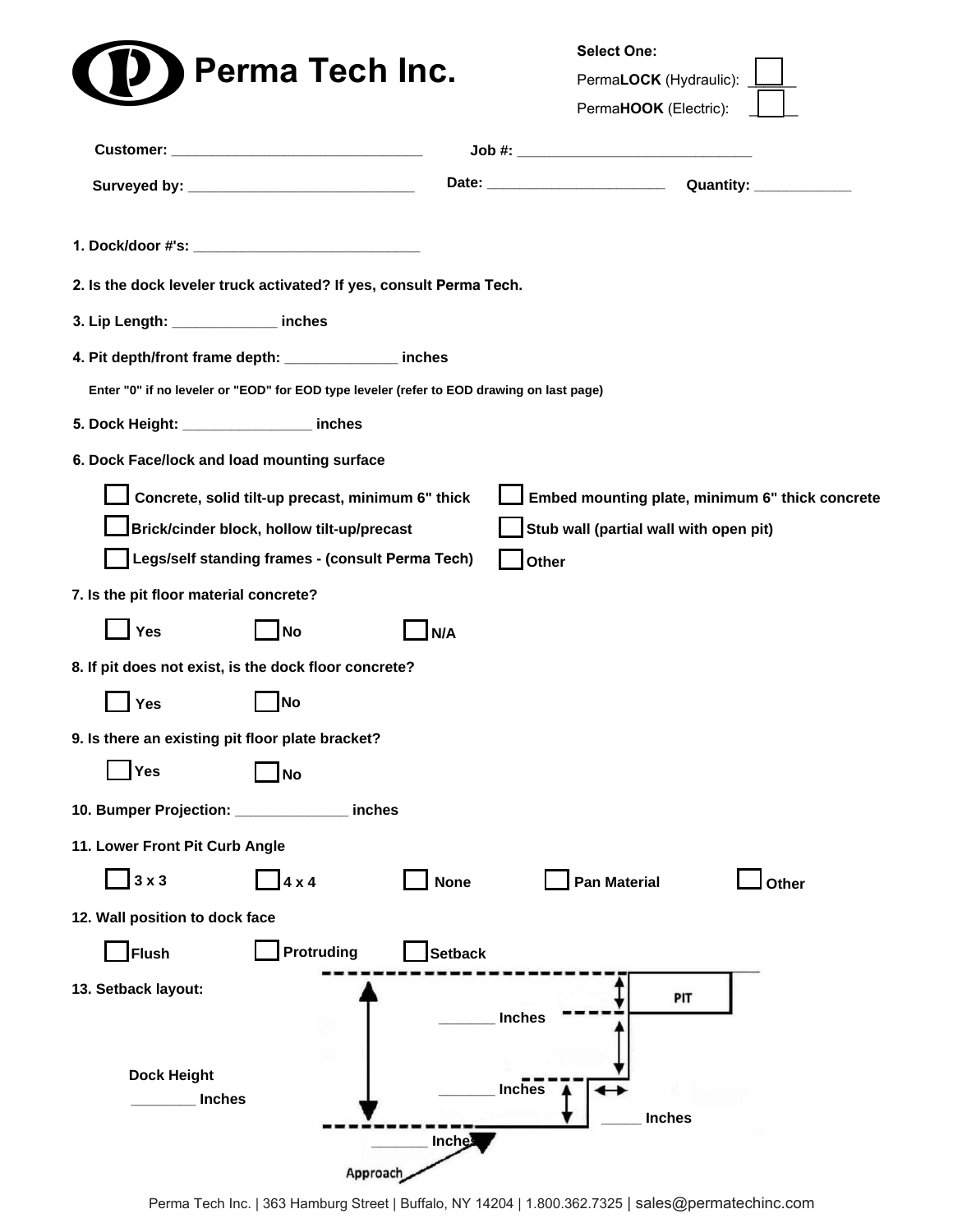

| 14. Cantilever (Protruding) layout:       |                                                   |                                   |                                                             |
|-------------------------------------------|---------------------------------------------------|-----------------------------------|-------------------------------------------------------------|
|                                           |                                                   | <b>PIT</b><br><b>Inches</b>       |                                                             |
| <b>Dock Height</b>                        |                                                   |                                   |                                                             |
| <b>Inches</b>                             |                                                   | <b>Inches</b>                     | <b>Inches</b>                                               |
|                                           |                                                   | <b>Inches</b>                     |                                                             |
|                                           |                                                   |                                   |                                                             |
|                                           | Approach                                          |                                   |                                                             |
| 15. Sub-frame position to dock face:      |                                                   |                                   |                                                             |
| <b>Flush</b>                              | <b>Protruding</b>                                 | <b>Set Back</b><br>N/A            |                                                             |
|                                           |                                                   | inches                            |                                                             |
| 17. Will Yard Jockeys be used?            |                                                   |                                   |                                                             |
| Yes                                       | <b>No</b>                                         |                                   |                                                             |
| 18. Drive/approach material at dock face: |                                                   |                                   |                                                             |
| Concrete                                  | <b>Asphalt</b>                                    | <b>Gravel/Dirt</b>                |                                                             |
| 19. Is the approach level or sloped?      |                                                   |                                   |                                                             |
|                                           | Level (Note: if Level, disregard A, B, & C below) |                                   | Sloped: (Note: if sloped, complete question A, B & C below) |
|                                           |                                                   |                                   |                                                             |
|                                           |                                                   |                                   |                                                             |
|                                           |                                                   |                                   | Pit with<br>Leveler                                         |
| A. Dock height to approach                |                                                   | <b>B. Dock height to approach</b> |                                                             |
| at 50 feet:                               |                                                   | at grade change:                  |                                                             |
|                                           | <b>Inches</b>                                     | <b>Inches</b>                     |                                                             |
|                                           |                                                   | Note: Enter dock height if        |                                                             |
|                                           | <b>Drive Approach</b>                             | continuous sloped approach        |                                                             |
|                                           |                                                   |                                   |                                                             |
|                                           |                                                   | Dock face to grade change:<br>c.  |                                                             |
|                                           |                                                   | Feet                              |                                                             |
|                                           |                                                   |                                   |                                                             |